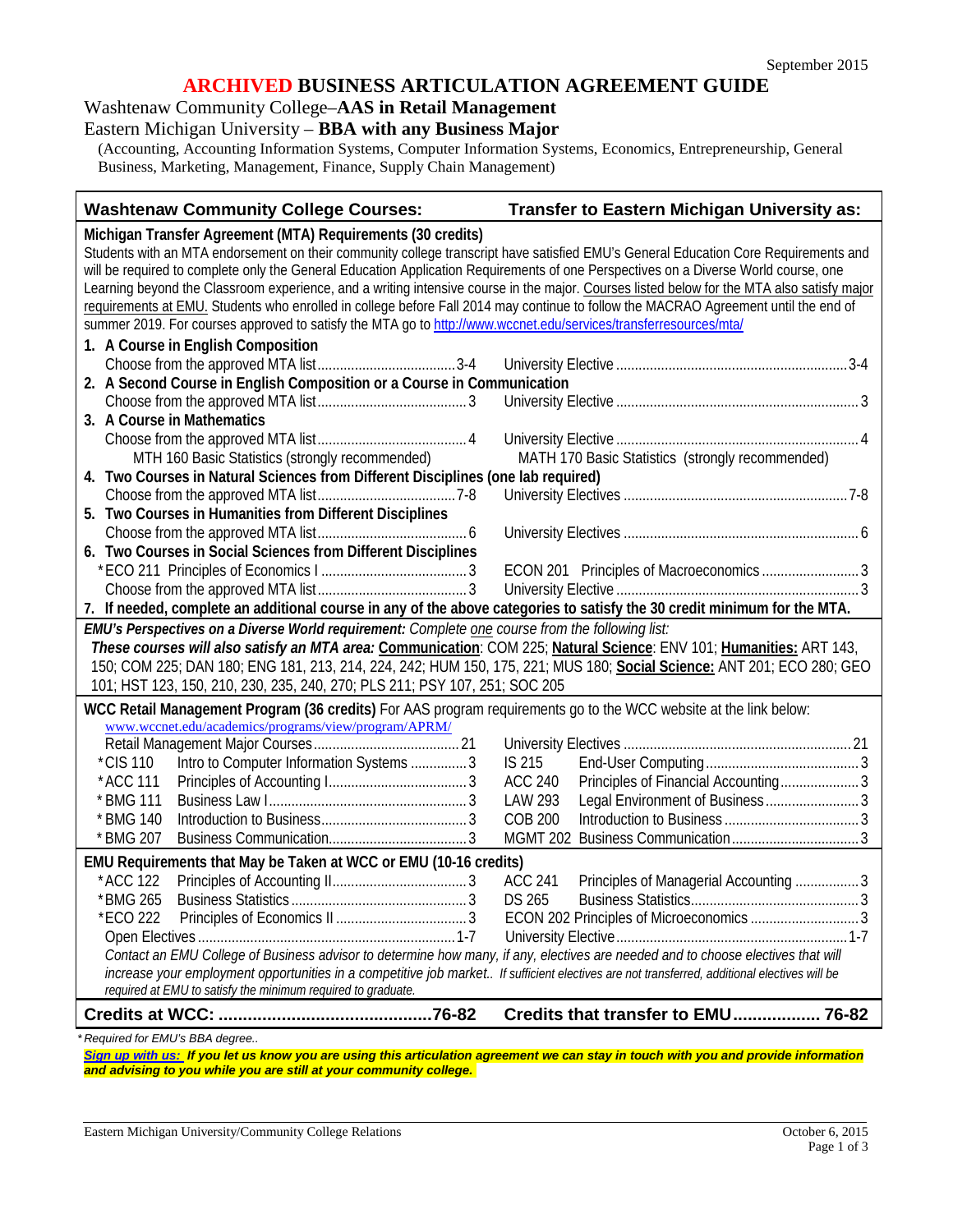### **ARCHIVED BUSINESS ARTICULATION AGREEMENT GUIDE**

Washtenaw Community College–**AAS in Retail Management**

Eastern Michigan University – **BBA with any Business Major**

(Accounting, Accounting Information Systems, Computer Information Systems, Economics, Entrepreneurship, General Business, Marketing, Management, Finance, Supply Chain Management)

| <b>Completion of EMU's BBA Program</b><br>$(39-48 \text{ credits})$<br><b>Major Requirements</b><br><b>Business Core (15 credits)</b><br><b>FIN 350</b><br>MGMT 386 Organizational Behavior & Theory3<br>Intro to Production/Operations Mgmt3<br>OM 374                                                                                                                                                                                                                                                    | Sample Sequence for completing the program:<br>Students following this agreement have the option of selecting<br>any of the following disciplines to complete the BBA: accounting,<br>computer information systems, economics, entrepreneurship,<br>general business, marketing, management, finance, or supply<br>chain management. The recommended course sequence for<br>each discipline can be obtained from the COB Advising Center.<br>http://www.emich.edu/cob/students/advisors/undergraduate.php |
|------------------------------------------------------------------------------------------------------------------------------------------------------------------------------------------------------------------------------------------------------------------------------------------------------------------------------------------------------------------------------------------------------------------------------------------------------------------------------------------------------------|-----------------------------------------------------------------------------------------------------------------------------------------------------------------------------------------------------------------------------------------------------------------------------------------------------------------------------------------------------------------------------------------------------------------------------------------------------------------------------------------------------------|
| Discipline Requirements (24-33 credits)<br>Students may complete discipline requirements in any of the<br>following areas:<br>accounting (24), accounting information systems (33), computer<br>information systems (30), economics (24), entrepreneurship (24),<br>general business (24), marketing (24), management (24), finance<br>(24), supply chain management (27)<br>Note: Each student must complete a writing intensive course as part<br>of the major. Consult your advisor for course options. | <b>Fall Semester</b><br>15 credits<br><b>Winter Semester</b><br>15 credits<br><b>Summer Semester</b><br>12 credits                                                                                                                                                                                                                                                                                                                                                                                        |
| <b>LBC Requirement</b><br>$(0-3 \text{ credits})$<br>One Learning beyond the Classroom (LBC) course or noncredit<br>experience must be completed at EMU. Consult College of<br>Business advisor for options.                                                                                                                                                                                                                                                                                               |                                                                                                                                                                                                                                                                                                                                                                                                                                                                                                           |
| $(0-1 \text{ credits})$<br><b>University Electives</b><br>Complete enough additional electives to bring the credits at EMU<br>to 42 credits and the total credits for the program to 124 credits.                                                                                                                                                                                                                                                                                                          | <b>Fall Semester</b><br>0-6 credits                                                                                                                                                                                                                                                                                                                                                                                                                                                                       |

*\*The minimum credits required to graduate is 124 but the total will vary depending on the business discipline completed at EMU and the*  program completed at WCC. If enough credits are not transferred, additional credits will need to be completed at EMU to satisfy the minimum *required for graduation.*

*Note: Choosing electives wisely will increase your employment opportunities in a competitive job market. The College of Business Advisor will assist you in choosing a minor, or selecting courses in an area such as: foreign languages, manufacturing, apparel merchandising, health administration, hotel restaurant management, political science/public administration, construction management, graphic design, global information systems, professional writing, public relations, internships or cooperative education.*